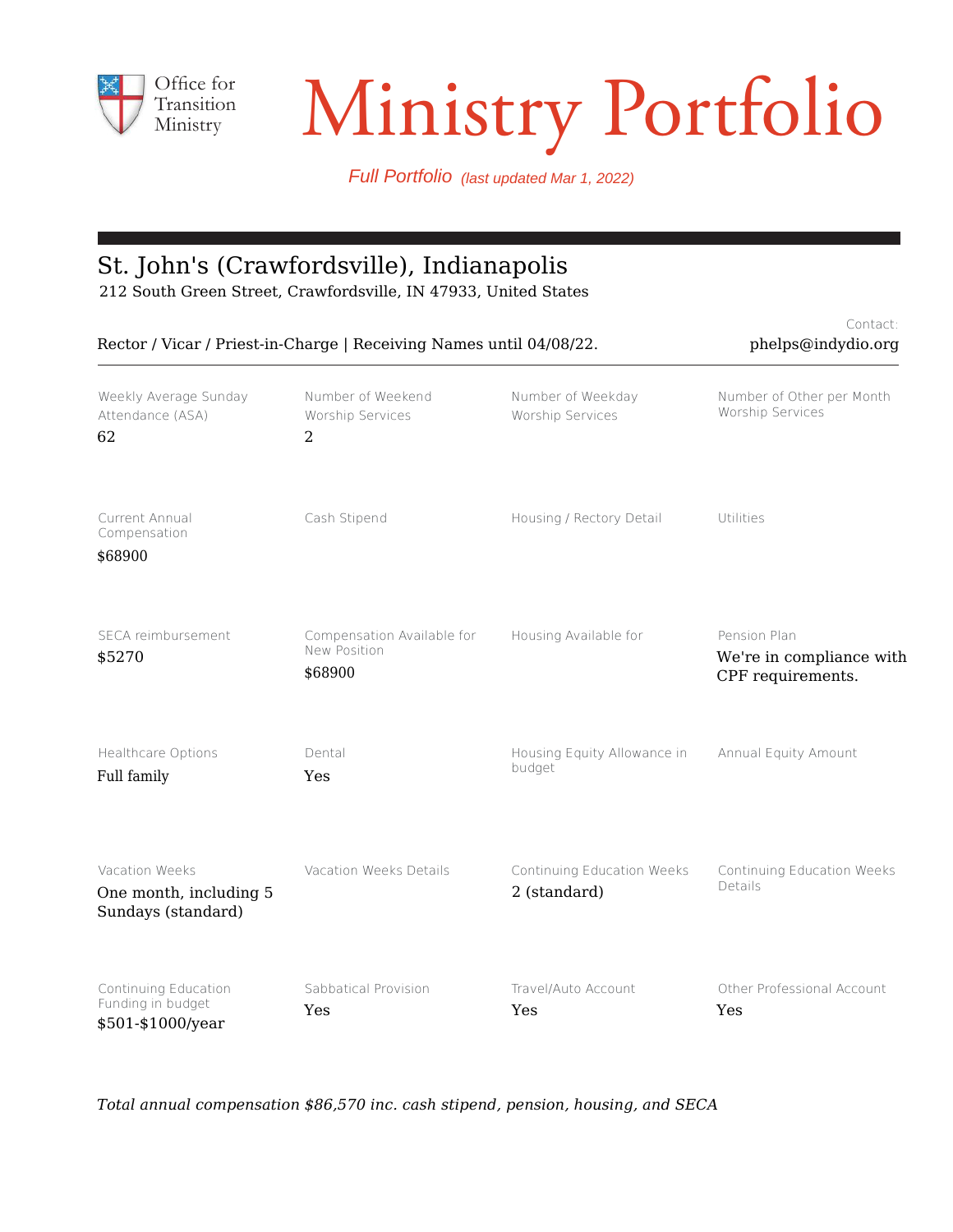

Rector / Vicar / Priest-in-Charge | Receiving Names until 04/08/22.

Contact: phelps@indydio.org

Describe a moment in your worshipping community's recent ministry which you recognize as one of success and fulfillment.

After the fall of Afghanistan, our Outreach team learned that some 6,600 refugees – including 1,000 babies and toddlers – had arrived in Indiana in one week alone. They sprang into action, rounding up donations of diapers, wipes, and kids' socks. Our older parishioners love to shop for such things after all these decades! Later, we shifted to toys, games, and puzzles; then gloves, caps, and coats. Again and again, our red wagons filled up and spilled over. In October we deepened our commitment, partnering with neighbor churches to sponsor a family resettling in Indianapolis's existing Afghan community. Our parish gave \$1,000 up front, and asked members to stock "our" family's kitchen with all the necessities. In this pandemic, we have felt isolated, yet very aware of the crises within the crisis. This project has helped us communicate well internally, and to feel like we matter - to each other, and to some people we don't know, but now feel close to. It has made us resourceful and cooperative, partnering as we have with other churches and individuals. And it's let us echo those yard signs we see around our town: "No matter where you are from, we're glad you're our neighbor."

How are your preparing yourselves for the Church of the future?

Being a rural parish, we sometimes feel behind the times – but we're always looking to catch up. Most recently, we have a very dedicated younger couple pushing us to re-examine the way we relate to social media, which we've mostly used for occasional devotional postings and event invitations (and only on Facebook). Looking at the accounts of other parishes we admire, we see that this is a powerful tool for recognizing our members and knitting them into a community that can be proud of itself - rather than being a building we go to, and a group of people we see, just once a week. And of course, the visual power of Instagram speaks for itself, and is very well suited to the beauty of our property

Please provide words describing the gifts and skills essential to the future leaders of your worshipping community.

Revival energy, entrepreneurial spirit & amp; compassion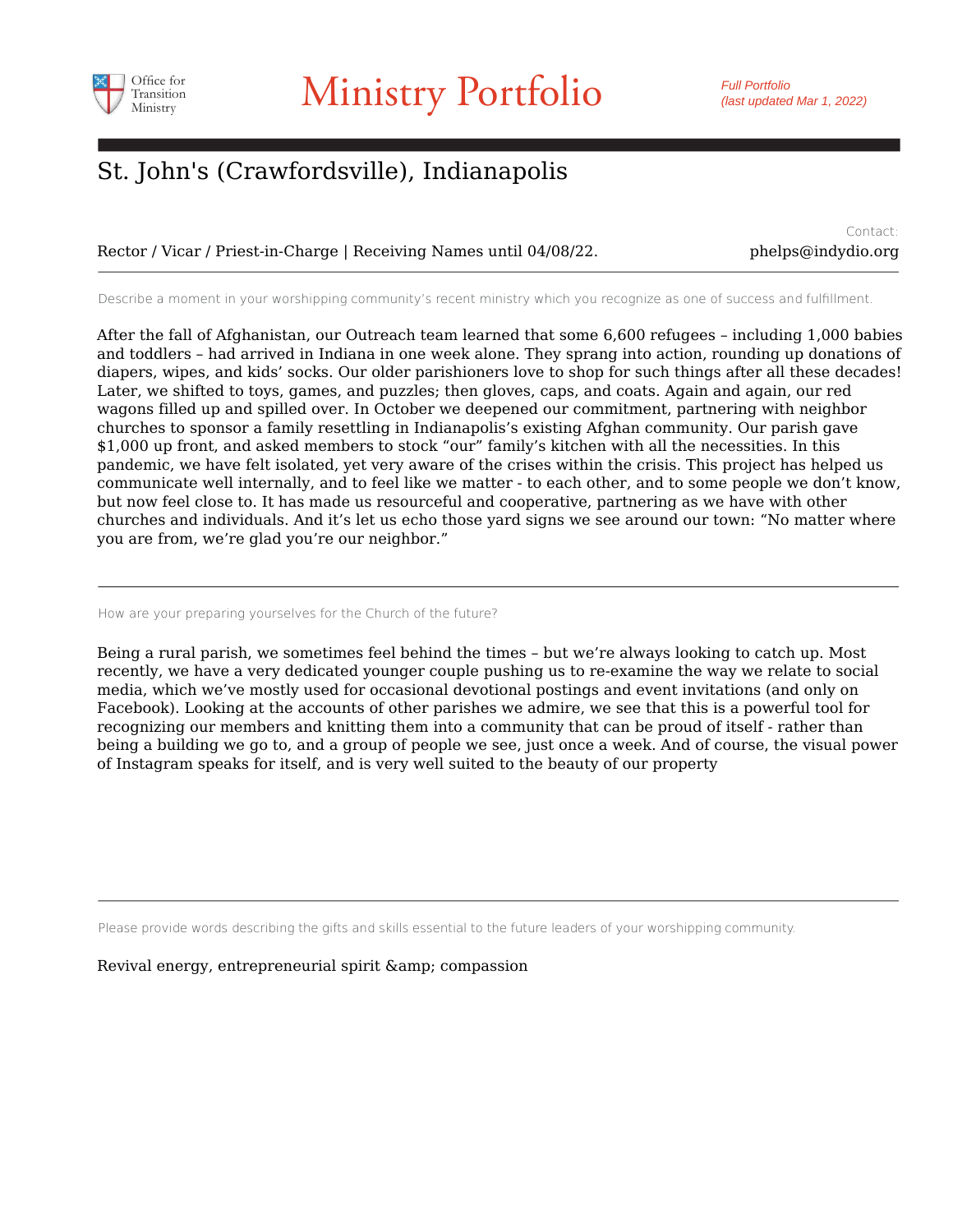

Rector / Vicar / Priest-in-Charge | Receiving Names until 04/08/22. phelps@indydio.org

Contact:

Describe your liturgical style and practice for all types of worship services provided by your community.

Our services are cozy and intimate, befitting our small nave in the oldest church building in our mostly rural diocese. If we have a (non-pandemic) signature practice, it's how we gather in a full circle around the altar for the sharing of Eucharist. Our small choir is accompanied by pipe organ, electronic keyboard, and sometimes acoustic guitar; music ranges from the 18th century to the present. Several times a year, we like to worship outdoors, either in the small patch of grass outside the church, or at the home of a parishioner. And though we've mostly stayed with the BCP, our worship has taken steps forward in recent years: In 2019, our Pathways to Vitality team formed a liturgy task force for inclusive and expansive language. We didn't realize it at the time, but we were essentially the tip of a spear – the national church formed its task force right after we started ours, and the diocese still after that. Drawing on many sources, in mid-2020 the team delivered an entire Liturgy of the Word to the diocese, including a newly composed Gloria in late Romantic style (another in-house composer, our associate priest, wrote a Pascha Nostrum we use at times).

#### How do you practice incorporating others in ministry?

Adult Education is the area of our ministry that most reflects our diversity of interests, as our committee likes to recruit leaders from all segments of the congregation and their external networks as well. In any given year's curriculum, you'll find deep dives into various parts of the Bible, following a published curriculum or "freestyle"; devotional exercises and spiritual inventories; units and sessions led by professors of various Humanities disciplines, on their own fields or others; and occasional forays into the theologies of other Christian denominations and even other belief systems altogether. Though our Children's Education has languished somewhat in recent years, we incorporate our youth into the worship service in other ways – you'll often see them as part of the altar party, including the lector rotation. The youngest kids and their families join in each week in Advent for a wreath lighting ceremony.

As a worshipping community, how do you care for your spiritual, emotional and physical well-being?

Beyond Sundays, the rest of the week has seen a few other ways for parishioners to stay connected and grounded. The year 2021-22 is our eighth straight having an active EfM cohort – in fact, we have an all-time high of eight students! Our weekly centering prayer and Bible study sessions have provided solace to a small group of faithful attendees for years. From time to time we've offered specific healing services and Taize by candlelight. Our two-person teams of lay eucharistic visitors take the elements to homebound parishioners and those in nursing homes. Organizationally, all our members are divided into "flocks," whose lay "shepherds" are tasked with checking in on them, marking birthdays and anniversaries, etc.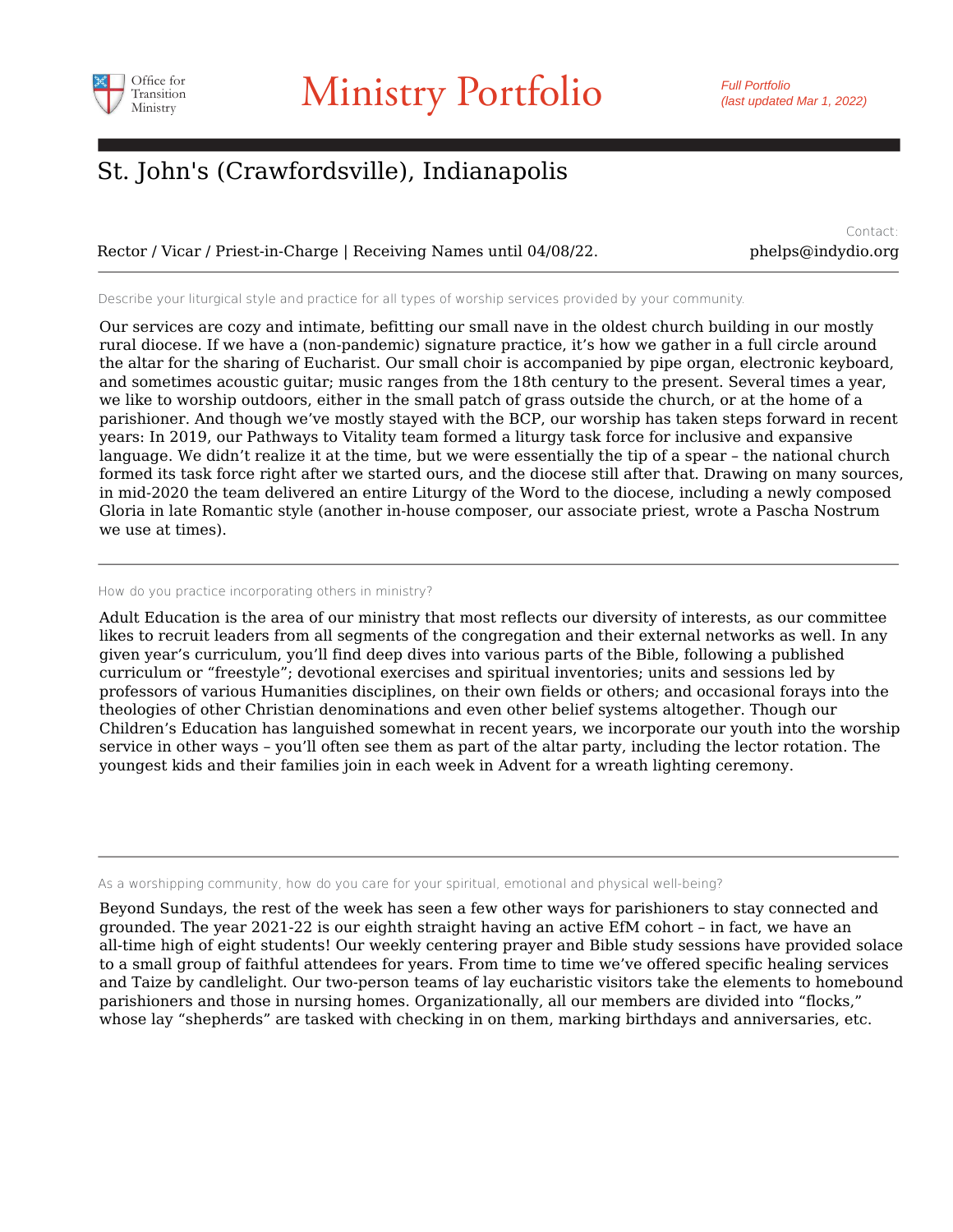

Rector / Vicar / Priest-in-Charge | Receiving Names until 04/08/22. phelps@indydio.org

Contact:

How do you engage in pastoral care for those beyond your worshipping community?

The other piece of our Pathways project – one that has been delayed by Covid – was to be more visible by conducting worship and non-worship events outside our walls. Individually, we've identified 91 community organizations in which parishioners have roles – many of which we've also hosted in our parish hall, which is open to most any group for a nominal fee. As a church, we have long sponsored Meals on Wheels, as well as weekend and summer lunches for local school kids, the ecumenical food pantry, and sometimes mobile fresh-food pantries as well. Some annual events where we open our doors to the public (at least metaphorically): A blessing of animals; a Mardi Gras party, complete with Cajun food and Dixieland jazz; a special welcome dinner for incoming first-generation Wabash College students; and a Christmas Eve service among live animals, in the barn of one of our parish families. More recently we have taken lunches to our front-line workers – including the oft-forgotten street and trash department – and at least a dozen of our members volunteered to help in the administration of Covid vaccines for the county health department.

Describe your worshipping community's involvement in either the wider Church or geographical region.

A few summers ago, we made "field trips" to three neighboring parishes – i.e., we canceled services at St. John's altogether, and instead attended nearby churches as a group to see what we had in common, and what they were doing differently. As mentioned previously, our Pathways to Vitality team produced a liturgy that we presented to the diocese for their own worship and liturgy task force.

Tell about a ministry that your worshipping community has initiated in the past five years. Who can be contacted about this?

At a recent group conversation, where we discussed ways that we've been let down by St. John's, one theme that emerged was that sometimes we find ourselves devoted to the parish rather than to each other as individuals. I bring this up because one ministry we have begun recently, only to be interrupted by Covid, was the idea of blind-draw group dinners, under the auspices of our parish life committee. These were randomly selected groups of eight, tasked with organizing four different dinners per group – one at the house of each pair, if they were all pairs, or else the group could agree to meet at restaurants instead. It was a fantastic way to socialize with folks we didn't necessarily talk to each week at church, and quite well received over the three iterations we made it through before the pandemic. The most recent organizer was in fact our Parish Life committee chair, whose contact information is available on request. In 2020, this practice morphed into a virtual cocktail hour, which we enjoyed once or twice before it basically fizzled out.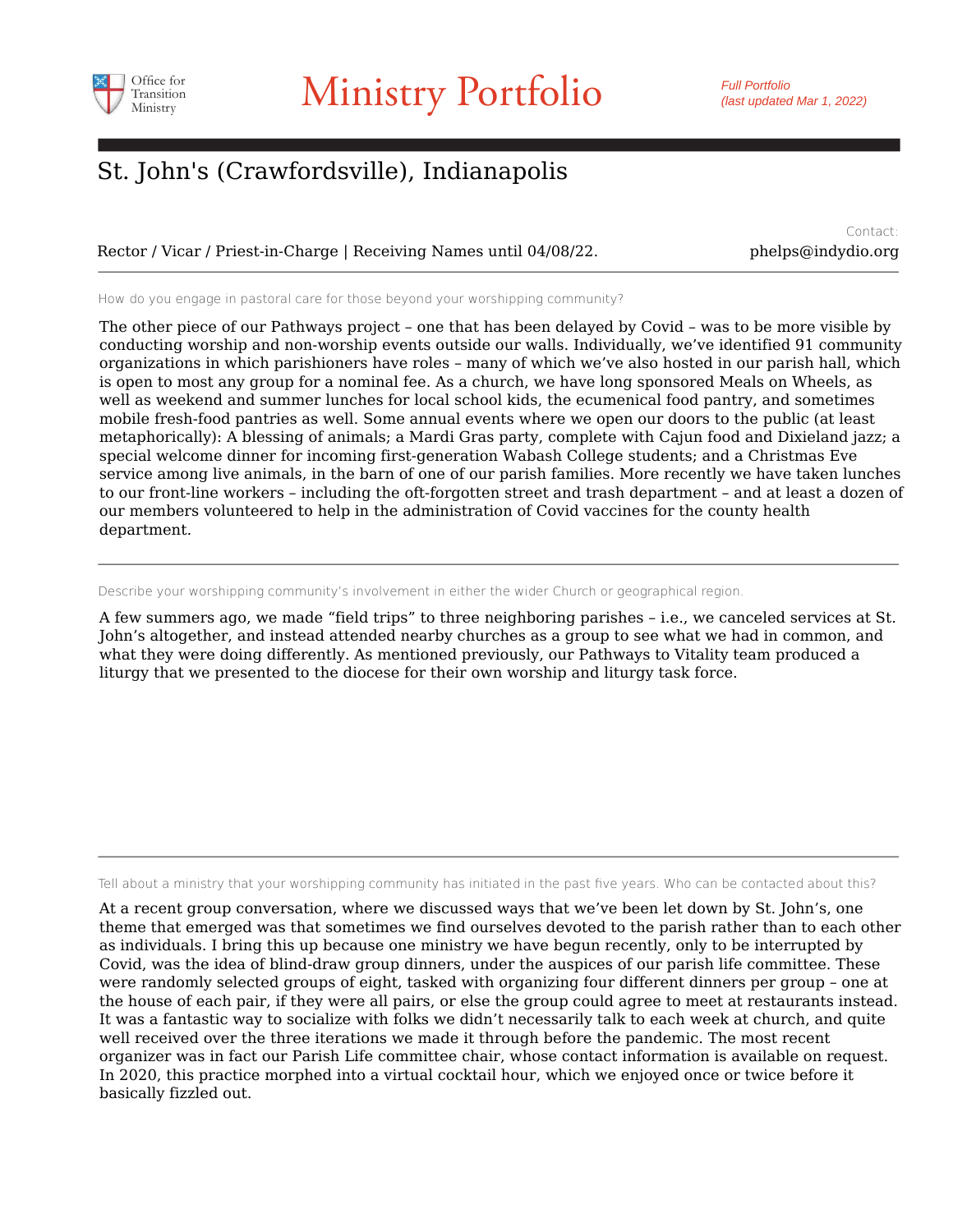

Rector / Vicar / Priest-in-Charge | Receiving Names until 04/08/22. phelps@indydio.org

Contact:

What is your practice of stewardship and how does it shape the life of your worshipping community?

Our parish is blessed to have experienced continued and even increased giving, irrespective of the vagaries of weekly attendance. This has remained true through the pandemic as well. We've viewed our annual gratitude campaigns as opportunities to reflect on the good we've done for the past year, the differences we've made in the lives of parishioners and those beyond our walls. Thanks to regular reminders from our planned giving committee, an increasing number of members have included the parish in their estate planning. Using a broader definition of "stewardship," our numbers include several people who are active in local conservation and nature appreciation groups, and over the years they've organized several cleanup efforts with wide parish participation.

What is your worshipping community's experience of conflict? And how have you addressed it?

Two of our recent parish-wide conversations approached this question from different angles. When we examine the ways that St. John's has nurtured and sustained us, we conclude that we've met times of hardship and conflict with perseverance, cooperation, experience, and a "can do" attitude. This is true! But when we examine the ways that we've been hurt and let down by each other, we find that we have room to grow in the areas of clarifying expectations – from above and among ourselves – as well as having the vulnerability to acknowledge the times that we feel hurt, and to seek reconciliation with those who do the hurting. Our response to a period of great upheaval in the mid-term past tended toward papering over conflict, rather than addressing it head-on. Having now uncovered and named this tendency, we hope we can address it going forward.

What is your experience leading/addressing change in the church? When has it gone well? When has it gone poorly? And what did you learn?

If Covid-19 hasn't been a time to address change, we don't know what is! Through the efforts of a very talented parishioner and a timely assist from our Pathways priest, our online worship evolved in a very short time from something entirely nonexistent, to a professional-quality broadcast with two remote-controlled camera positions and onscreen rubrics and readings. This has already served us well, in terms of being able to connect with our parishioners but also to reach back out to parishioners who have moved away from Indiana. But it's also led to key members of the congregation deepening their familiarity with technology, which could yield other benefits in the future. For instance, our parish has struggled to do children's and youth formation in a way that nourishes all its families; perhaps in the future we could look into producing video lessons that would be available on demand for our young members (and others!). The same could be true of just about anything that's mainly presentational rather than discussion-based: Adult education lectures, centering prayers, daily office, etc. And of course when it comes to discussions, we all know how to Zoom now!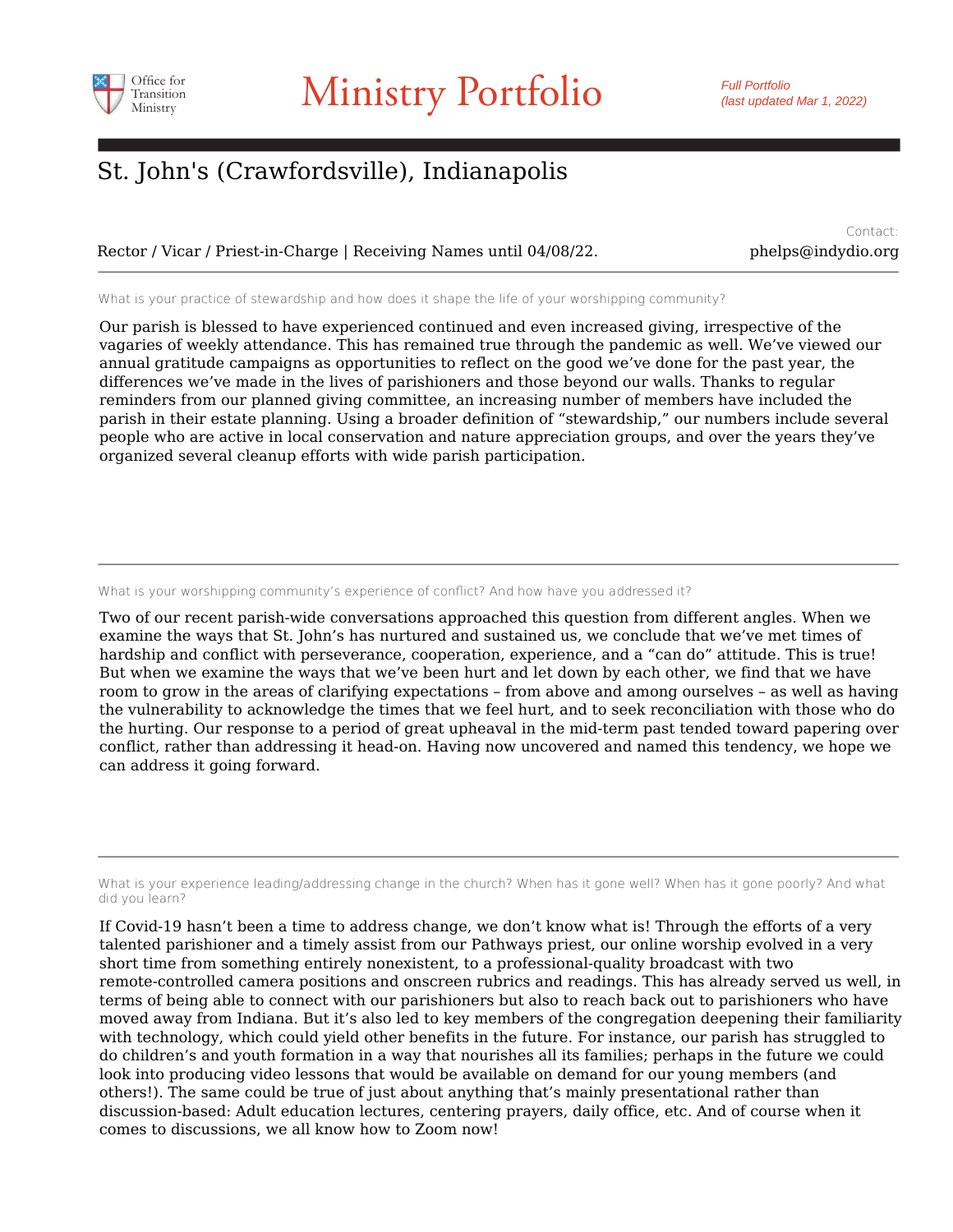

Contact: Rector / Vicar / Priest-in-Charge | Receiving Names until 04/08/22. phelps@indydio.org

Prior Incumbents

| Name<br>The Rev. Jan Oller        | Position Title<br>Rector / Vicar /<br>Priest-in-Charge | Date Begun<br>2012-09 | Date Ended<br>2021-06 |
|-----------------------------------|--------------------------------------------------------|-----------------------|-----------------------|
| Name<br>The Rev. Todd<br>Kleffman | Position Title<br>Rector / Vicar /<br>Priest-in-Charge | Date Begun<br>2005-10 | Date Ended<br>2011-09 |
| Name<br>The Rev. Rob<br>Lamborn   | Position Title<br>Rector / Vicar /<br>Priest-in-Charge | Date Begun<br>1996-12 | Date Ended<br>2004-06 |

| Church School<br><b>Yes</b>  |                            | Number of Teachers/Leaders<br>for Children School<br>2 | Number of Students for<br>Children School<br>5 |
|------------------------------|----------------------------|--------------------------------------------------------|------------------------------------------------|
| Number of Teachers/Leaders   | Number of Students for     | Number of Teachers/Leaders                             | Number of Students for                         |
| for Teen/Young Adults School | Teen/Young Adults School   | for Adults School                                      | Adults School                                  |
| $\mathcal{L}$                | 5                          | 7                                                      | 18                                             |
| Day School                   | Number of Students for Day | Number of Teachers for Day                             | Number of Total Staff for                      |
|                              | School                     | School                                                 | Day School                                     |